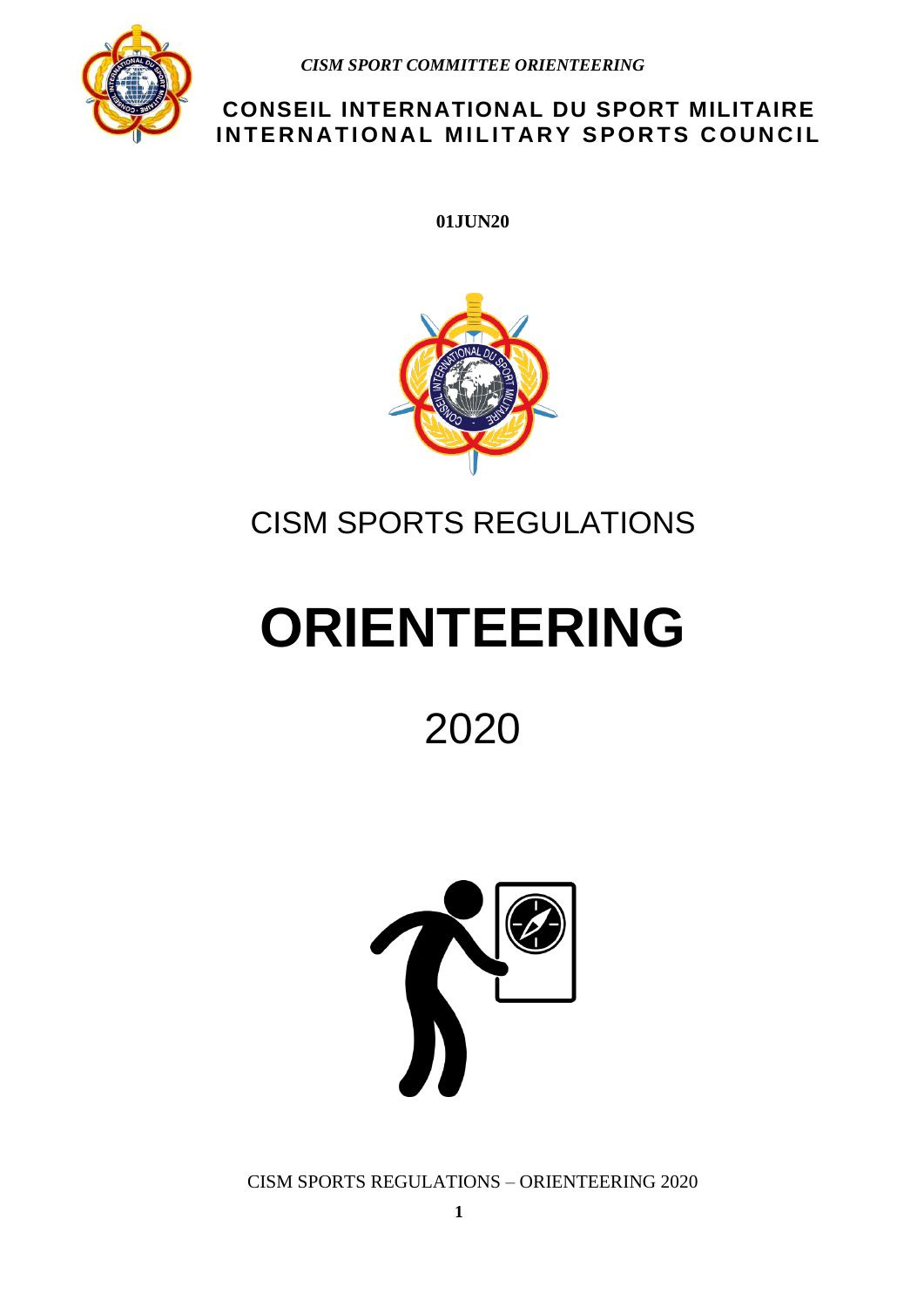#### **INTRODUCTION**

All the first part of the 20th century the Orienteering was a typical Scandinavian sport. Since then there has been an important growth of the Orienteering as a competition sport all over the world.

The Orienteering is one of our youngest military sports. In 1965 the first championship was organized by Sweden. Its success is increasing.

The success of Orienteering in CISM is explained by the advantages derived from Orienteering's practice in the military formation.

Orienteering is a sport, in which the competitor visits a number of points marked on the ground, controls, in the shortest possible time aided by map and compass. The term competitor means an individual of either sex or team, as appropriate.

Orienteering within CISM consists of the following disciplines:

- Foot Orienteering (FootO)
- *Trail Orienteering (Trail) – To be introduced in WMOC 2024*
- *(Sprint Orienteering – To be decided.)*

The Orienteering-competitor needs:

- high physical qualities (endurance, strength and sturdiness to run in the forest),

- a perfect exploiting of the map,

- a rapid decision making.

#### **1. REGULATION OF THE INTERNATIONAL FEDERATION**

The latest rules, especially the *"Competition Rules for IOF Foot Orienteering Events"* of the International Orienteering Federation (IOF) apply in principle, except for the provisions included in these regulations.

One of the TC members will also be a contact person to the IOF.

# **2. PARTICIPATION - COMPOSITION OF A MISSION**

#### **2.1.World Championships**

#### **2.1.1. Total number**

The mission of a country taking part in the world championships may include a maximum of 14 persons:

- 1 chief of mission
- 1 team captain
- 1 coach/trainer/ad libitum
- 7 male runners
- 4 female runners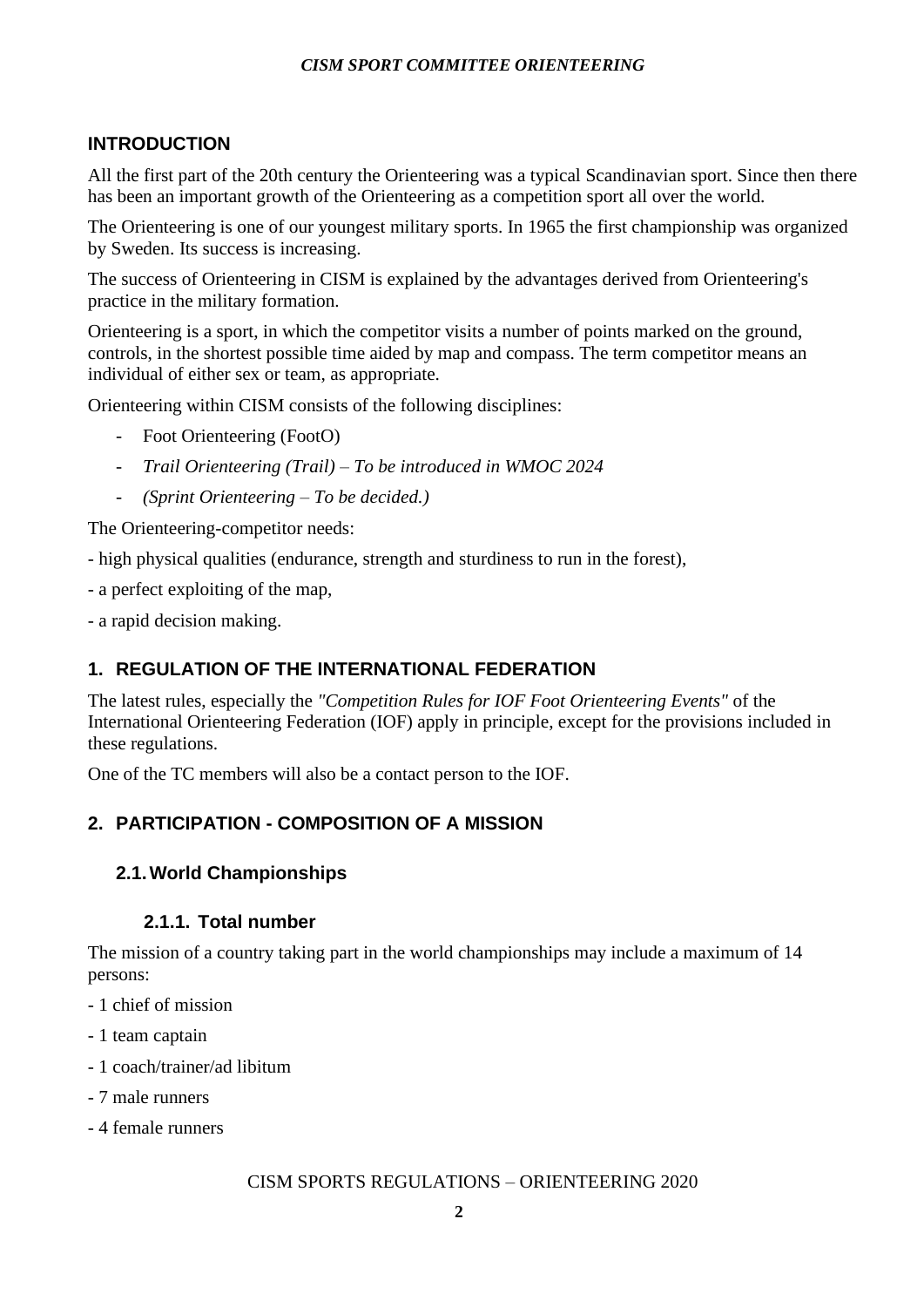- 14 total

No more members may be included in a mission without the specific authorization of the organizing country.

# **2.1.2. Male Championship**

In the individual male championship and team championship each mission may enter a maximum of seven (7) runners.

# **2.1.3. Female Championship**

In the individual female championship and team championship each mission may enter a maximum of four (4) runners.

# **2.1.4. Relay Championship**

In the relay championship for men each mission may enter two (2) teams of three (3) runners. In the women relay championship each mission may enter one (1) team of three (3) runners.

# **2.1.5. Replacements**

The chief of mission, the team captain or the coach/trainer/ad libitum may replace a runner in case of "valid reasons", as defined in the IOF rules.

# **2.1.6. Continental and regional championships**

No specific regulations. *(The organizer shall contact the TC to discuss)*

# **2.1.7. Tournaments**

No specific regulations. *(The organizer shall contact the TC to discuss)*

# **2.1.8. Clinics**

No specific regulations. *(The organizer shall contact the TC to discuss)*

# **3. COMPETITION PROGRAM (Men and Women)**

- Individual Middle Distance
- Individual Long Distance
- Team Competition (based on both individual competitions).
- Relay Competition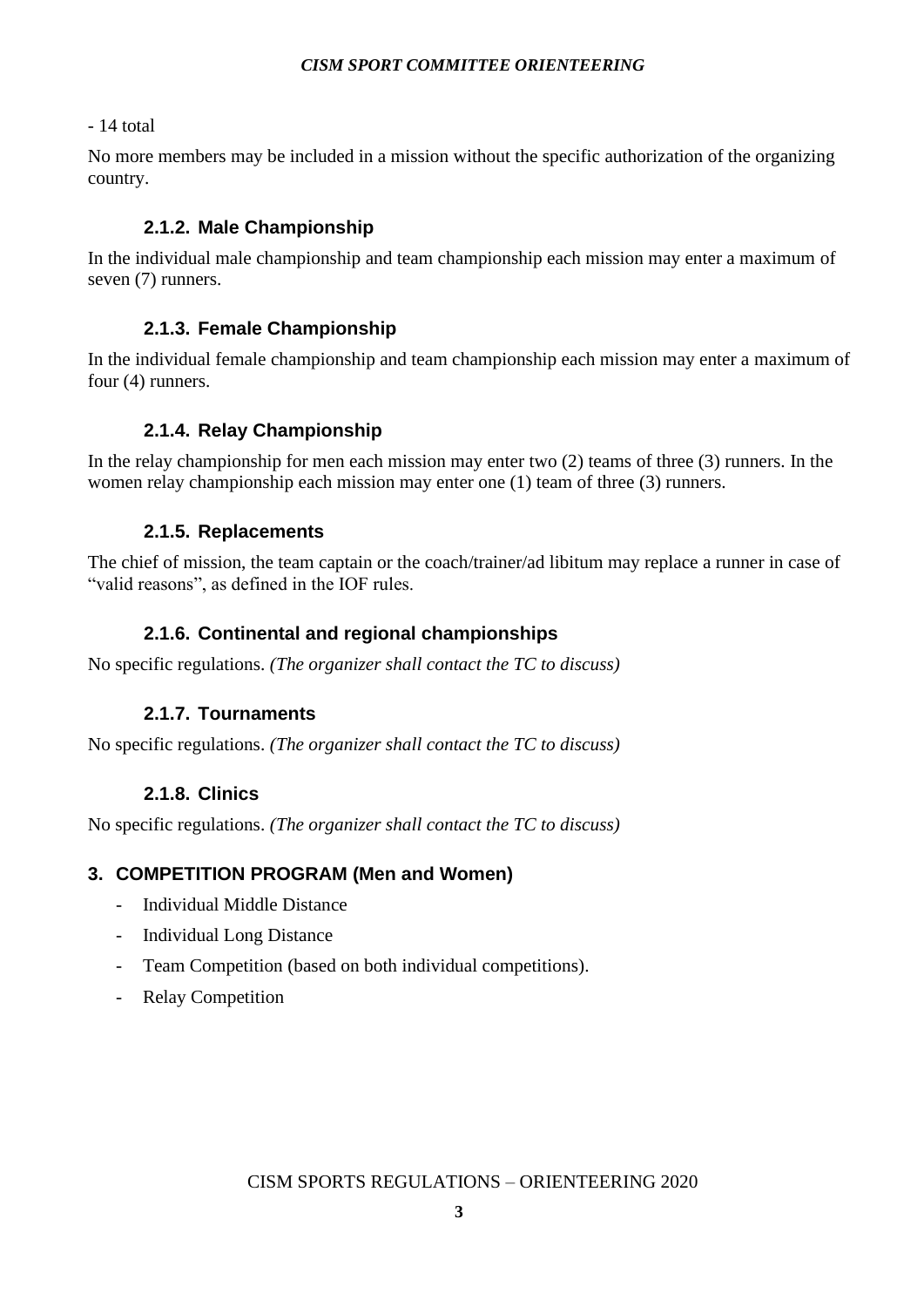# **4. EVENT PROGRAM**

|            | The minimum curation of the $\delta w$ to have $\delta y$ fun cu for |                 |
|------------|----------------------------------------------------------------------|-----------------|
| $1st$ day: | Arrival of missions                                                  | Monday normally |
| $2nd$ day: | Model event                                                          | Tuesday         |
|            | Preliminary Meeting/Technical Meeting                                |                 |
|            | <b>Opening Ceremony</b>                                              |                 |
| $3rd$ day: | <b>Middle Distance</b>                                               | Wednesday       |
| $4th$ day: | Long Distance                                                        | Thursday        |
| $5th$ day: | Free (Sightseeing etc.)                                              | Friday          |
|            | <b>Enlarged Meeting</b>                                              |                 |
| $6th$ day: | Relay                                                                | Saturday        |
|            | <b>Closing Ceremony</b>                                              |                 |
|            | <b>B</b> anquet                                                      |                 |
| $7th$ day: | Departure of missions                                                | Sunday          |
|            |                                                                      |                 |

The minimum duration of the stay is five (5) full days.

The event Program may in co-operation with the PCSC Orienteering be changed.

# **5. DRAWING OF LOTS**

# **5.1.STARTING ORDER**

The starting order for the individual races shall be drawn the day before the run. The drawing of lots will be checked by the Event Advisor*.*

For the individual races groups of runners including a maximum of one (1) runner from each mission are constituted. The number of groups corresponds to the maximum number of runners allowed to run from each mission (see art 2.1.2 and 2.1.3.).

Example: If seven (7) runners per mission may participate, seven (7) groups are constituted, numbered 1-7. Groups start according to their number (1, 2, 3 etc.).

Before the drawing the team captains place their runners in the groups at their own choice. In each group the starting order is fixed by drawing of lots.

The drawing must avoid consecutive starts by runners from the same mission*.* At least two (2) runners from another mission must separate them.

The relay shall be organized in such a way that the teams of the four (4) best missions in the team placing at the current year's championship and the (2) teams of each mission will have as different relay-course-combinations as possible.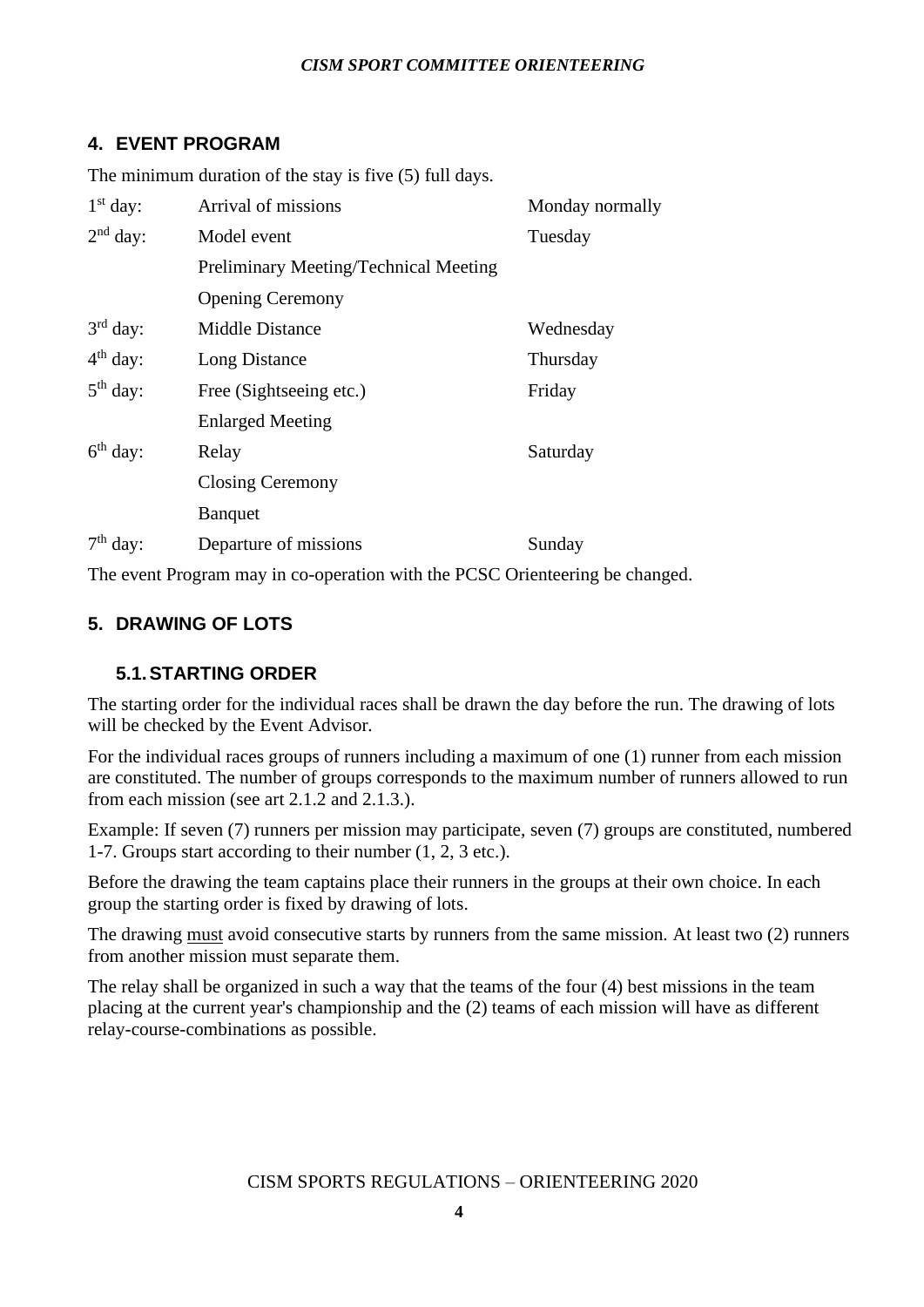# **6. SPORTS REGULATIONS: SPECIFIC**

#### **6.1.Start interval**

- Middle distance: Men and Women: 1 minute with dispersion, 2 minutes without dispersion
- Long distance: Men: 1 minute with dispersion, 2 minutes without dispersion
- Long distance: Women: 1 minute with dispersion, 2 minutes without dispersion

#### **6.2.Basis times of the races**

The courses shall be worked out on the basis of the following expected winning times:

|                 | <b>Men</b>    | Women         |
|-----------------|---------------|---------------|
| Middle distance | 25 minutes    | 25 minutes    |
| Long distance   | 60-75 minutes | 40-50 minutes |
| Relay legs      | 40 minutes    | 30 minutes    |

#### **6.3.Dispersion**

|                 | <b>Men</b>              | Women                   |
|-----------------|-------------------------|-------------------------|
| Middle distance | Yes/No. Preferably yes. | Yes/No. Preferably yes. |
| Long distance   | Yes/No. Preferably yes  | Yes/No. Preferably yes. |
| Relay legs      | Yes/No. Preferably yes  | Yes/No. Preferably yes. |

# **6.4.Classifications**

# **6.4.1. Individual**

Individual placings (men and women) for each of the individual races.

# **6.4.2. Team placings**

#### **6.4.2.1. Men**

The score is calculated by adding the four (4) best times achieved in the middle distance and the four (4) best times in the long distance.

#### **6.4.2.2. Women**

The score is calculated by adding the Three (3) best times achieved in the middle distance and the three (3) best times in the long distance.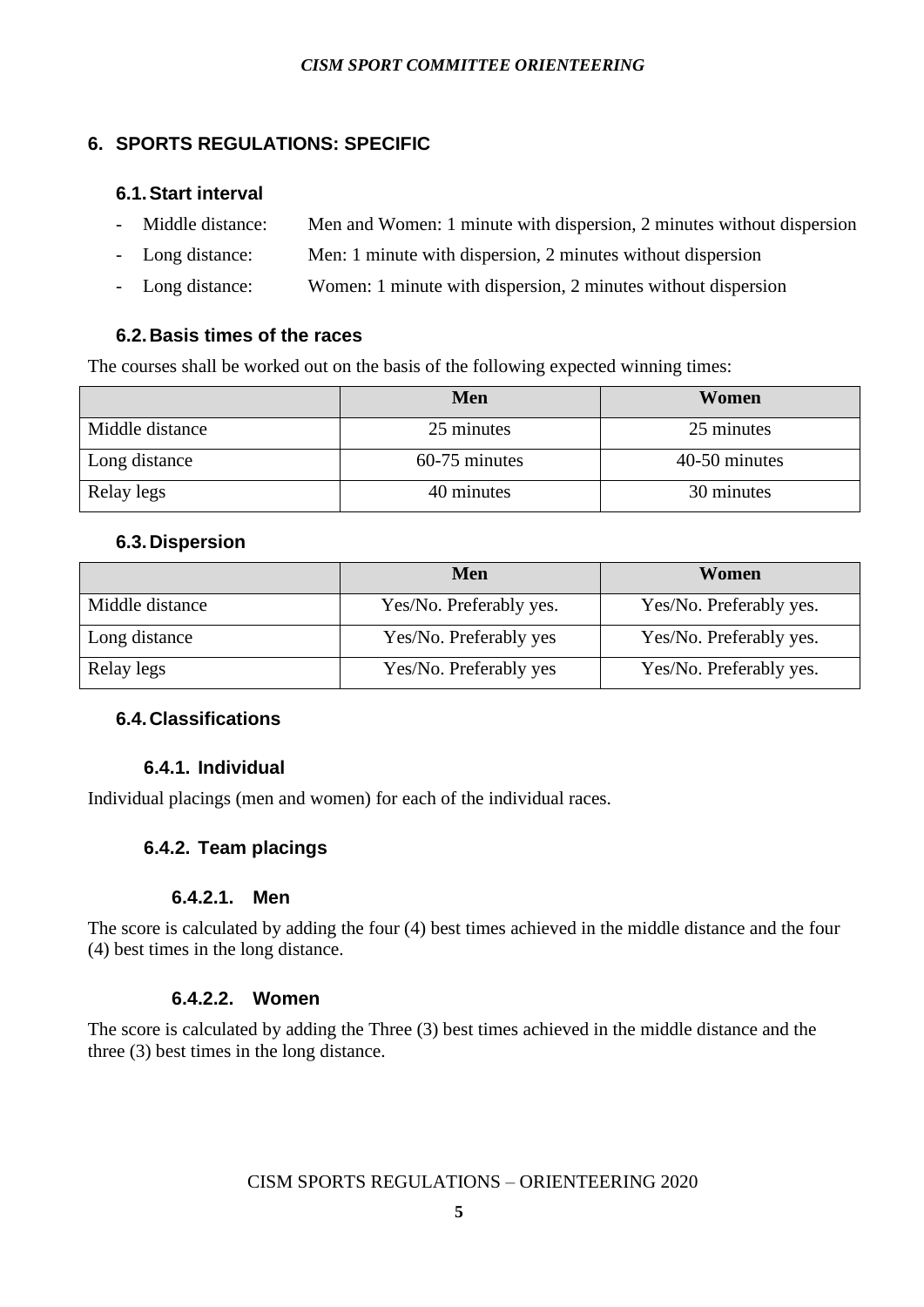# **6.4.2.3. Tie**

In case of a tie between teams, placings will be determined on the basis of the best individual combined result (middle and long added), then second best etc.

#### **6.4.3. Relay**

Placings for the relay (relay championship) are established by the places of the 3rd (4th) runners.

The individual times of all runners are given in the results.

#### **6.5.Results**

Provisional placings will be calculated at the conclusion of each race and provided to the missions without delay. A scoreboard at the finish may be used to this end.

Final placings will be established as rapidly as possible, quoting intermediate times at each control in the individual races. At least two (2) copies more than the number of participants in the mission, together with maps, will be handed out to the missions or sent to the delegations.

# **6.6.Event Advisor (EA)**

WMOC shall be controlled by an Event Advisor (EA). The EA will be appointed by the TC President.

The EA is the official representative and is subordinate to the TC President.

The organizer shall always appoint a controller. This controller shall assist the EA.

The EA shall help the TC President to ensure that rules are followed, mistakes are avoided and that fairness is paramount. The TC President and the EA have the authority to require adjustments to be made if he or she deems them necessary to satisfy the requirements of the event.

The EA shall work in close collaboration with the organizer, and shall be given all relevant information. All official information sent to federations ("Bulletins") shall be approved but the EA.

The EA shall make as many supervisory visits as necessary. The visits shall be planned in agreement with the TC President and the organizer.

The following tasks shall be carried out under the authority of the EA:

#### **Initial planning<sup>1</sup>**

- 1. To approve the venue and terrain for the event.
- 2. To look into the event organization and assess the suitability of the proposed accommodation, food, transport, event program and training possibilities.

#### **Main tasks**

- 1. To check that the map confirms with IOF standards.
- 2. To approve the courses after assessing their quality, including degree of difficulty, control settings, and equipment, chance factors and map correctness.

<sup>&</sup>lt;sup>1</sup> Usually conducted by the TC President and the EA during the first planning/supervisory visit.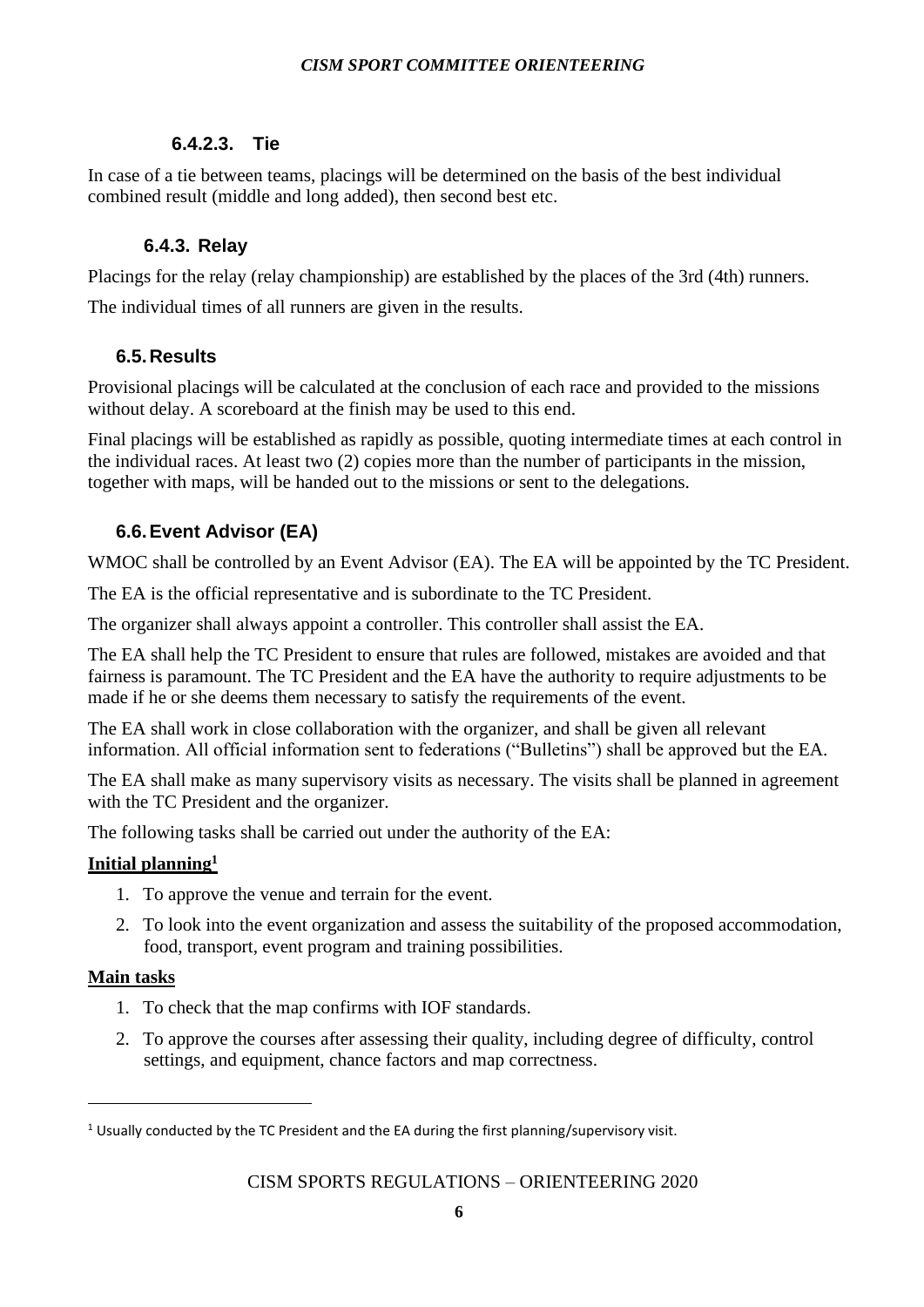- 3. To check any course splitting method and course combinations.
- 4. To approve the organization and layout of of start, finish and changeover areas.
- 5. To assess the reliability and accuracy of the time-keeping and result producing systems (including punching-system)
- 6. Check that the model event corresponds to 2. and 3. above.

# **6.7.Technical Jury**

The Technical Jury is composed exclusively of *military personnel* with special knowledge in orienteering matters. The resident of the Jury is the acting President of the TC.

Under no circumstances can anyone belonging to the Organizing Committee be a member of the Technical Jury or the Jury of Appeal.

Four (4) members are chosen among the members of different participating missions and appointed during the Preliminary Meeting. Should there be more than four (4) candidates, they are chosen by drawing of lots.

When necessary the Technical Jury makes sure that the regulations are properly followed during the championship.

The Technical Jury controls and approves the results.

Any protest must be submitted in writing to the President of the Technical Jury, signed by the chief of mission or by a member of the jury.

The Technical Jury rules on all protests received in accordance with IOF and CISM regulations.

It hands over to the Official CISM representative, for transmission to the General Secretariat, the original of the protests as well as the decisions taken.

# **6.8.Official meetings**

The official meetings during the championship are:

-The preliminary meeting followed by the technical meeting

-Meetings of the Jury of Appeal and the Technical Jury

-The TC Enlarged Meeting

-Internal meeting(s) of the TC.

# **7. ANTI DOPING CONTROLL**

| the presence of prohibited substances or its metabolities or markers in an athletes |
|-------------------------------------------------------------------------------------|
| - the use or the attempted use of a prohibited substance or a prohibited method     |
| - the refusing, or failing without compelling justification to submit to sample     |
|                                                                                     |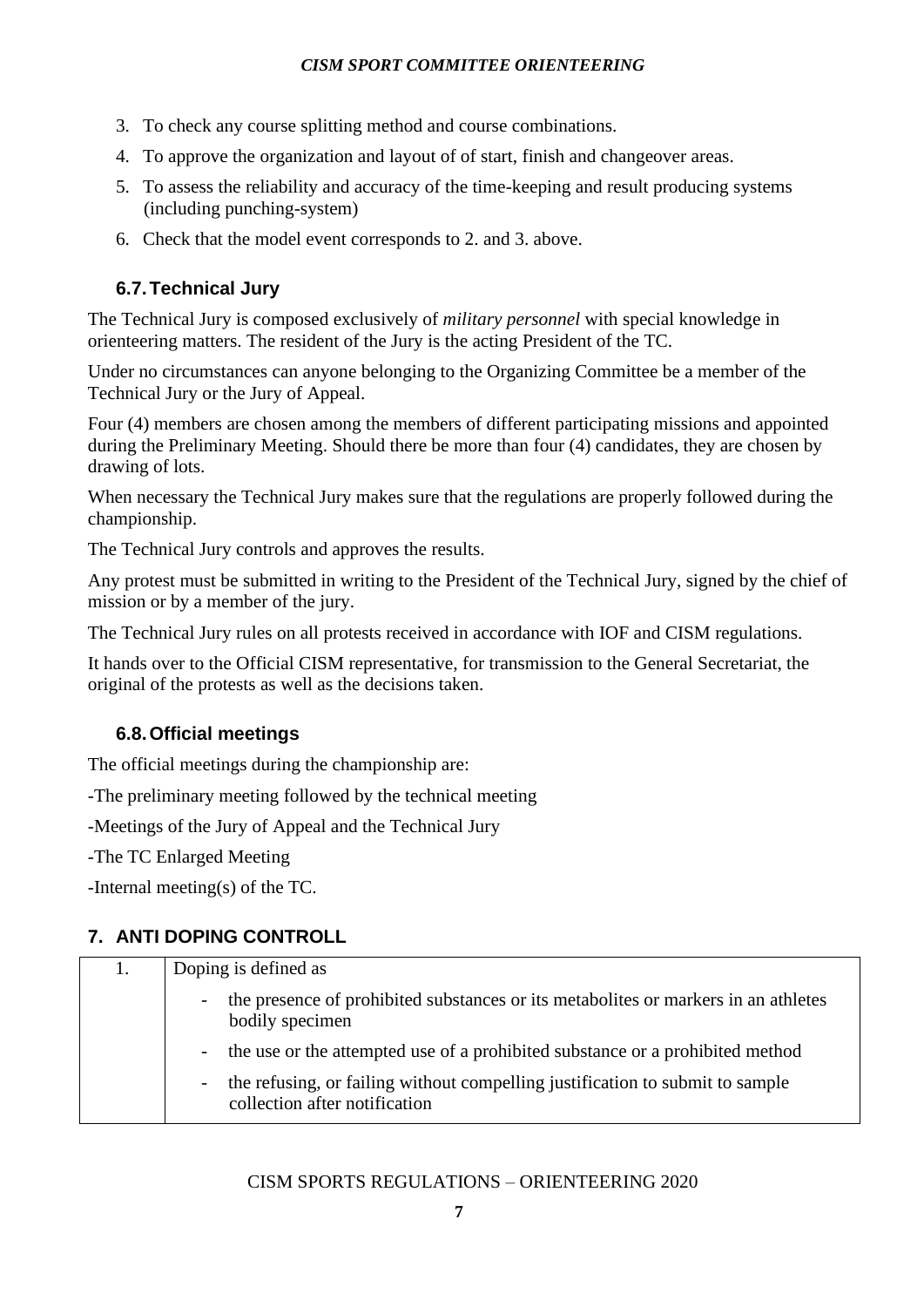| 2. | Doping, according to this definition, is strictly for bidden in CISM, and especially in<br>Orienteering.                                                                                                                                                                                                 |
|----|----------------------------------------------------------------------------------------------------------------------------------------------------------------------------------------------------------------------------------------------------------------------------------------------------------|
| 3. | At least at each CISM Military World Orienteering Championship, if possible also at other<br>major events, anti-doping controls will be carried out according to the latest CISM Anti<br>Doping Regulation (Chapter IV, CISM Policy Manual) which is fully in line with the<br>Anti-Doping Code of WADA. |
|    | Specificities of the IOF Anti Doping Regulation will be considered when necessary.                                                                                                                                                                                                                       |
| 4. | The operative responsibilities of the anti-doping controls will lie with the Anti-Doping<br>Commission formed for the considered event. The composition and tasks of this<br>commission are defined in the CISM Anti Doping Regulation                                                                   |
| 5. | At World Military Orienteering Championships, at least five (5) tests will be carried out<br>without considering world records.                                                                                                                                                                          |
| 6. | The list of prohibited substances and methods used for the anti-doping testing in CISM<br>events will always be the actual WADA list                                                                                                                                                                     |

# **8. TITLES AND AWARDS**

# **8.1.Titles World Championship (Men and Women)**

# **8.1.1. Individual Title**

- "(Year) World Military Champion in Orienteering Middle Distance".
- "(Year) World Military Champion in Orienteering Long Distance".

# **8.1.2. Team Title**

"(Year) World Military Champion in Orienteering Team".

# **8.1.3. Relay Title**

- "(Year) World Military Champion in Orienteering Relay Team".

# **8.2.Awards**

# **8.2.1. Official medals**

CISM official medals (Gold, Silver, and Bronze) will be presented by the organizing nation to:

- the three (3) best runners in the middle distance (men and women) to the three (3) best runners in the long distance (men and women),
- all runners having contributed to the times of the three (3) best teams in the team championship, (men and women),
- the runners in the three (3) best placed teams in the relay championship (men and women).